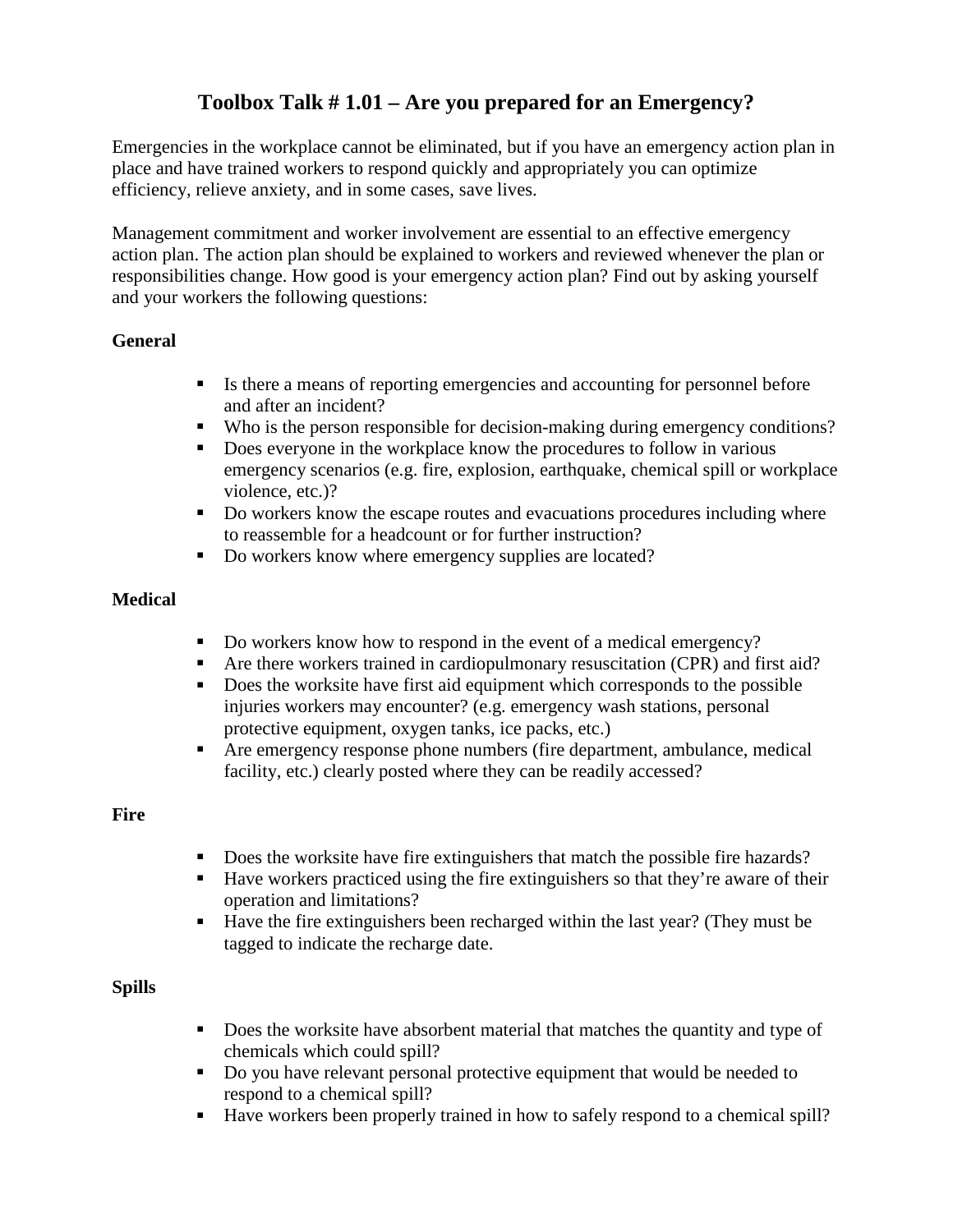Once you have established your emergency action plan, make sure workers are trained and retrained in the possible emergencies they may encounter, the emergency procedures they should follow, any first aid or rescue procedures, and in the location of emergency response equipment and phone number. In an emergency an immediate and educated response can save individual lives, the business operation, and thousands of dollars in potential losses.